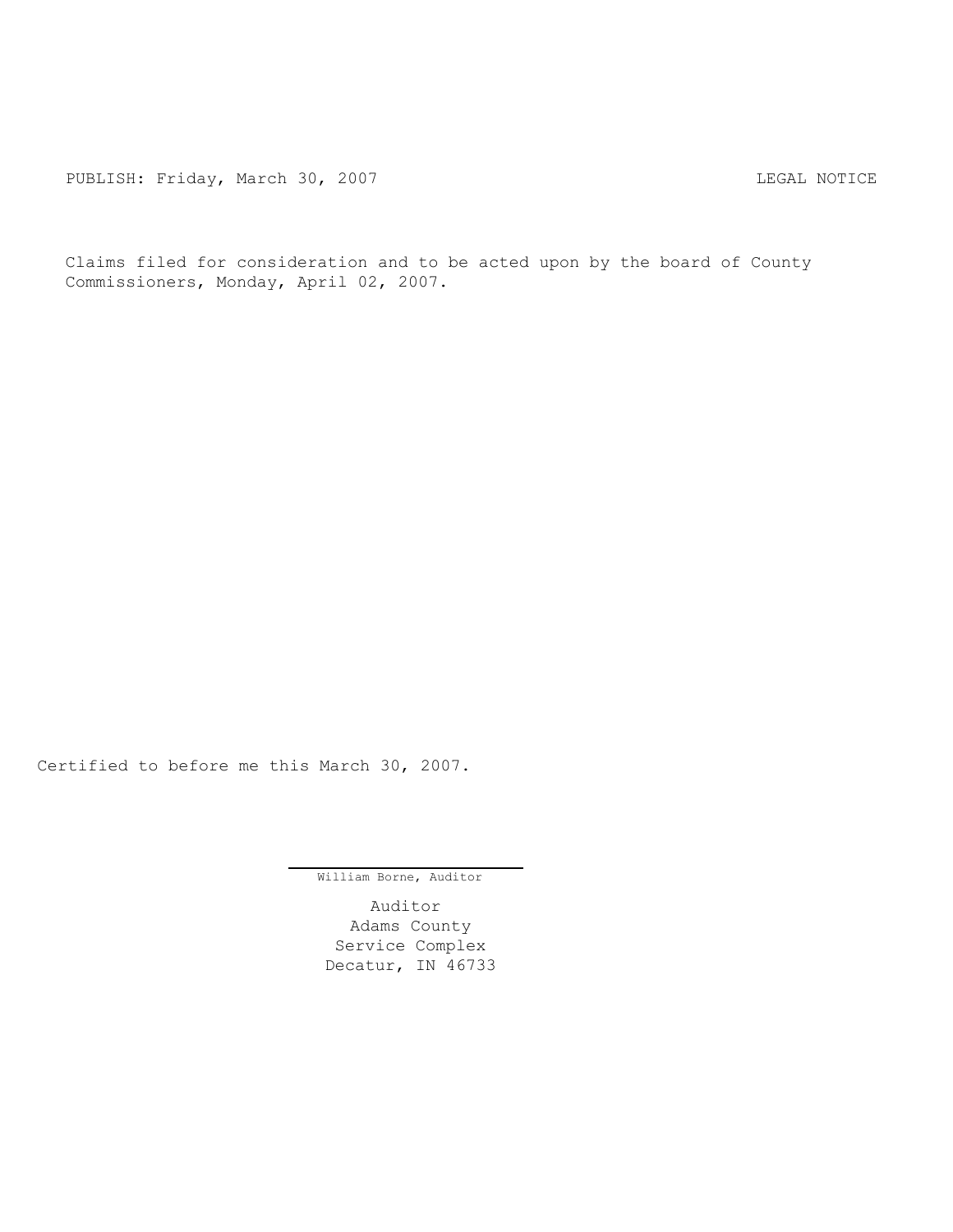

## **Claims Docket for Newspaper Adams County, Indiana**

## For Period: **2/20/2007** to **3/12/2007**

Date Claims to be Paid: **4/2/2007**

*313 W. Jefferson St. Decatur, IN 46733 (219) 724-2600*

| <b>Vendor</b>                    | <b>Amount</b> | <b>Vendor</b>                          | <b>Amount</b> |  |
|----------------------------------|---------------|----------------------------------------|---------------|--|
| <b>Adams County Auto Supply</b>  | 947.02        | <b>Adams Memorial Hospital</b>         | 30,794.30     |  |
| Adams County Solid Waste         | 21.83         | <b>Adams County Treasurer</b>          | 19.65         |  |
| <b>Allen Business Machines</b>   | 90.98         | Indiana Michigan Power                 | 7,387.81      |  |
| Appraisal Research Corpor        | 5,458.33      | Arnold Lumber Company                  | 105.35        |  |
| Association Of Indiana Co        | 100.00        | Baker And Schultz, Inc.                | 51,589.74     |  |
| Barney's Auto Electric Se        | 397.00        | Berne Tri-Weekly News                  | 107.54        |  |
| Brown, Blair A.                  | 573.95        | Hoosier Blue Flame                     | 85.00         |  |
| Brateman's                       | 1,711.65      | Zurcher, Brian D. Md                   | 20.64         |  |
| Bowers, Charles                  | 2,302.92      | Chet's Pest Control                    | 120.00        |  |
| Cintas Location #338             | 68.74         | City Of Decatur                        | 1,165.35      |  |
| Decatur True Value               | 179.64        | <b>Complete Printing Service</b>       | 647.00        |  |
| Computer Systems, Inc.           | 1,462.16      | Courtesy Ford, Inc.                    | 252.47        |  |
| Craigville Telephone Comp        | 119.60        | D. L. Schwartz Company, I              | 18.44         |  |
| Decatur Daily Democrat           | 273.36        | Downing & Glancy Funeral Home          | 100.00        |  |
| <b>Emergency Radio Service</b>   | 15,873.40     | Ernst Truck Equipment, In              | 61.37         |  |
| Gall's                           | 81.95         | Geneva Police Department               | 45.00         |  |
| Gerber's Super Valu, Inc.        | 1,389.13      | Gibby's Express Photo                  | 74.50         |  |
| Gordon Food Service              | 3,538.55      | Grimm's Auto                           | 60.00         |  |
| Verizon North                    | 198.81        | Haywood Printing Company               | 380.15        |  |
| Hilty Engine Service             | 1,800.00      | Imaging Office Systems, I              | 91.09         |  |
| Heimann, James                   | 108.24        | <b>Janitors Supply Company</b>         | 298.91        |  |
| Spaulding, Joe                   | 153.60        | K-Mart                                 | 353.96        |  |
| Klenk's Sales And Service        | 343.00        | Manatron                               | 107.36        |  |
| Gresla, Mark S. Md               | 407.92        | Mark's Heating                         | 249.44        |  |
| Maumee River Basin Commis        | 11,050.00     | Meshberger Brothers Stone              | 4,292.06      |  |
| Midwest Brake And Wheel,         | 767.56        | Minds Eye Graphics                     | 20.92         |  |
| Monroe Water Department          | 160.26        | Kone, Inc.                             | 156.17        |  |
| Moser Motor Sales, Inc.          | 23,246.99     | Nipsco                                 | 10,321.91     |  |
| Paul W. Reidenbach Equipm        | 9.60          | Power Components Corporat              | 23.87         |  |
| Quik Stop                        | 69.99         | Scott's                                | 205.10        |  |
| Selking International            | 625.50        | Sherwin-Williams                       | 49.44         |  |
| <b>Shifferly Dodge</b>           | 125.20        | Embarq Communications, Inc.            | 2,631.91      |  |
| <b>Stone-Street Quarries</b>     | 129.76        | Stoppenhagen Eggs                      | 31.50         |  |
| <b>Summit Radiology</b>          | 220.00        | Reynolds, Tamara J.                    | 100.00        |  |
| Smith, Teryl R.                  | 74.80         | Print Shop                             | 1,557.78      |  |
| Sheets, Thomas Wade              | 25.00         | Top Supply Company                     | 233.97        |  |
| <b>Tractor Supply Company</b>    | 130.73        | Tri-State First Aid                    | 62.60         |  |
| Two Brothers Restaurant          | 133.82        | U.S. Postmaster                        | 5,402.00      |  |
| Wal-Mart                         | 74.45         | Welder Services, Inc.                  | 139.23        |  |
| West Payment Center              | 335.25        | D & D Auto Sales                       | 234.21        |  |
| Christopher E. Harvey            | 128.99        | Rex King                               | 20.00         |  |
| Ehlerding, Darrel                | 12.00         | Cook, Russell E.                       | 12.00         |  |
| Burry, Herman, Miller, Brown     | 5,772.50      | <b>Swiss City Veterinary</b>           | 255.00        |  |
| National Serv-All                | 161.40        | The Galley Restaurant                  | 261.30        |  |
| Embarq                           | 10,410.96     | <b>Adams County Highway Department</b> | 128.69        |  |
| Imi Irving Material, Inc.        | 158.26        | J. L. Manufacturing & Fab.             | 987.75        |  |
| Correctional Management Co., Llc | 3,276.00      | Rudd Equipment                         | 275.13        |  |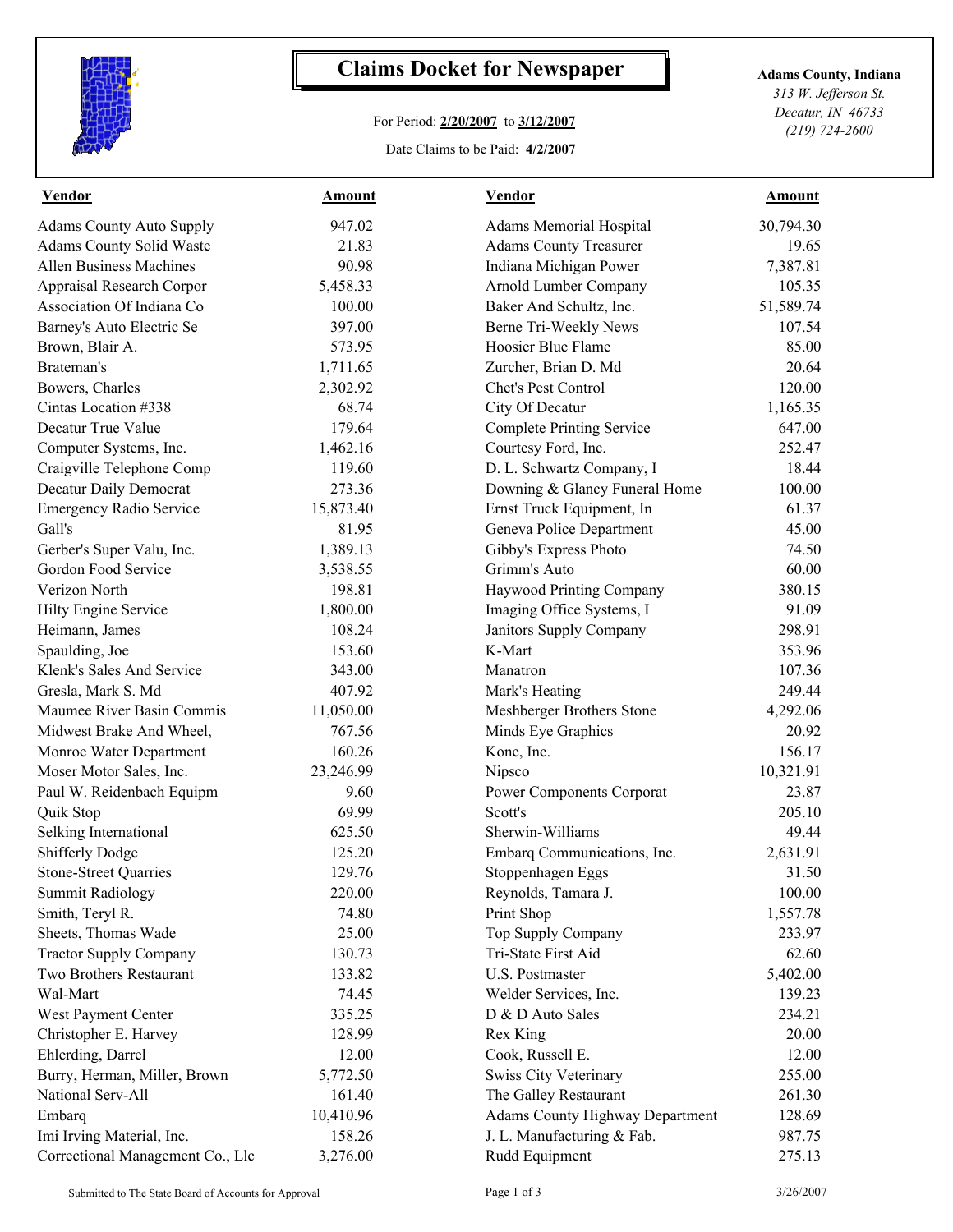| Judith E. Affolder                       | 29.60      | Embarq                              | 50.00      |
|------------------------------------------|------------|-------------------------------------|------------|
| Jeremy W. Brown                          | 75.00      | Chris Krull                         | 35.83      |
| Purdue University                        | 149.20     | Myers Furniture                     | 489.98     |
| <b>Bank Of Geneva</b>                    | 9.00       | Waste Management                    | 136.62     |
| Lautzenheiser, Myers, Feeback, Spear & 1 | 858.25     | Mihm Rex                            | 12.00      |
| Affolder, Steven L.                      | 12.00      | <b>EGL-Leland Smith Insurance</b>   | 100.00     |
| Esther J. Briede                         | 43.60      | Bixler Insurance, Inc.              | 254,287.00 |
| Anthony Stimpson                         | 86.00      | Tri County Excavating               | 148.56     |
| Prevent Child Abuse, Indiana             | 190.00     | Don Myers Plumbing                  | 372.56     |
| B & K Hydraulics                         | 419.00     | Nan Nidlinger                       | 22.80      |
| Ritter's Flowers And Gift                | 122.50     | City Of Decatur Park Depa           | 3,276.67   |
| Jackson Oil & Solvents, I                | 102.40     | W. A. Jones And Son                 | 45.25      |
| Indiana Child Support All                | 165.00     | <b>Retmier Valuation Guide S</b>    | 1,381.60   |
| Craigville Diesel Service                | 477.36     | Boys & Girls Club                   | 7,500.00   |
| C & P Machine                            | 566.84     | Deb Stimpson                        | 42.93      |
| Tom Magnan/Special Needs                 | 233.22     | Kristina Buckner                    | 27.60      |
| Arthur J. Booth                          | 122.05     | Geraldine Sudduth                   | 58.40      |
| Donald Kuhn                              | 12.00      | Luann Rehm                          | 29.20      |
| Benicomp, Inc                            | 186,173.00 | Pizza Hut                           | 79.30      |
| Harvest Land Co-op                       | 9,621.90   | Pepper York                         | 22.72      |
| Wal-Mart                                 | 503.14     | Adam B. Eguia                       | 67.50      |
| Bradley & Associates                     | 733.50     | Advanced Imaging Solutions, Inc.    | 298.00     |
| Piqua Repair                             | 440.00     | <b>Brad Kohlhagen</b>               | 220.00     |
|                                          | 3,325.00   |                                     | 649.33     |
| Impac                                    | 442.20     | Kevin N. Basey                      | 260.00     |
| Treasurer, State of Indiana              | 9.00       | Mary A. Kitson                      | 125.00     |
| Adams County Sheriff                     |            | <b>Indiana Election Division</b>    |            |
| Secure Tech Systems                      | 1,360.00   | Harvest Land Co-op                  | 487.90     |
| VoMac Trucks Sales & Service             | 126.89     | Arch Wireless                       | 40.13      |
| <b>EMAI</b>                              | 30.00      | Upper Wabash River Basin Commission | 1,000.00   |
| Troyer's                                 | 1,746.69   | T. F. Braun Company                 | 40.55      |
| Kevin Werst                              | 12.00      | Dennis Caffee                       | 12.00      |
| Ohlin Sales, Inc.                        | 28.86      | Edglo Laboratories, Inc.            | 60.00      |
| Kimberly A. Jackson                      | 1,963.00   | Michele Morehous                    | 122.57     |
| David N. Lombard, PHD                    | 600.00     | Kendall Electric, Inc.              | 78.30      |
| ESRI                                     | 12,900.00  | Grainger                            | 97.43      |
| Larry Weaver                             | 87.20      | Vermeer of Indiana, Inc.            | 109.72     |
| Allen County Juvenile Center             | 5,000.00   | Bi-County Services, Inc.            | 3,276.00   |
| Kids Law                                 | 501.70     | Schenkel's Dairy                    | 213.11     |
| Alpine Falls, Inc.                       | 128.78     | William Borne                       | 100.00     |
| Deborah A. Schantz                       | 83.80      | Robert Braun                        | 20.00      |
| Jeter Systems Corporation                | 96.12      | GCS Service, Inc.                   | 136.69     |
| Verizon Wireless                         | 1,019.42   | Keyphonesdirect.com                 | 80.00      |
| <b>Stationair's Express</b>              | 45.28      | SunGard HTE, INc.                   | 35,705.00  |
| Karla Marbach                            | 23.90      | Matrix Integration                  | 639.00     |
| Holly L. Degitz                          | 47.20      | Rex M. Moore                        | 80.40      |
| Schwartz Blacksmith, LLC                 | 20.00      | CDW-G                               | 70.44      |
| Kathy Palacious                          | 225.00     | <b>High Tech Tools</b>              | 92.90      |
| Global GOVT SYX Services                 | 1,705.72   | Cochran Distributing                | 64.00      |
| Cintas Location #G64                     | 1,055.75   | John August                         | 44.12      |
| Farm Plan                                | 150.96     | LBH Chemical & Industrial           | 1,033.82   |
| Fort Wayne Medical Laboratory            | 168.00     | Mediacom LLC                        | 279.90     |
| Michele Guise                            | 27.54      | <b>Martin Services</b>              | 1,185.52   |
| Richard F. Thompson                      | 24.80      | Jeff's Plumbing                     | 329.64     |
| Office Depot                             | 1,109.93   | Indiana NENA 9-1-1                  | 230.00     |
| Kerry L. Steiner                         | 52.81      | Stan A. Stoppenhagen                | 12.00      |
| John M. Amstutz                          | 12.00      | Donald L. Blume                     | 100.00     |